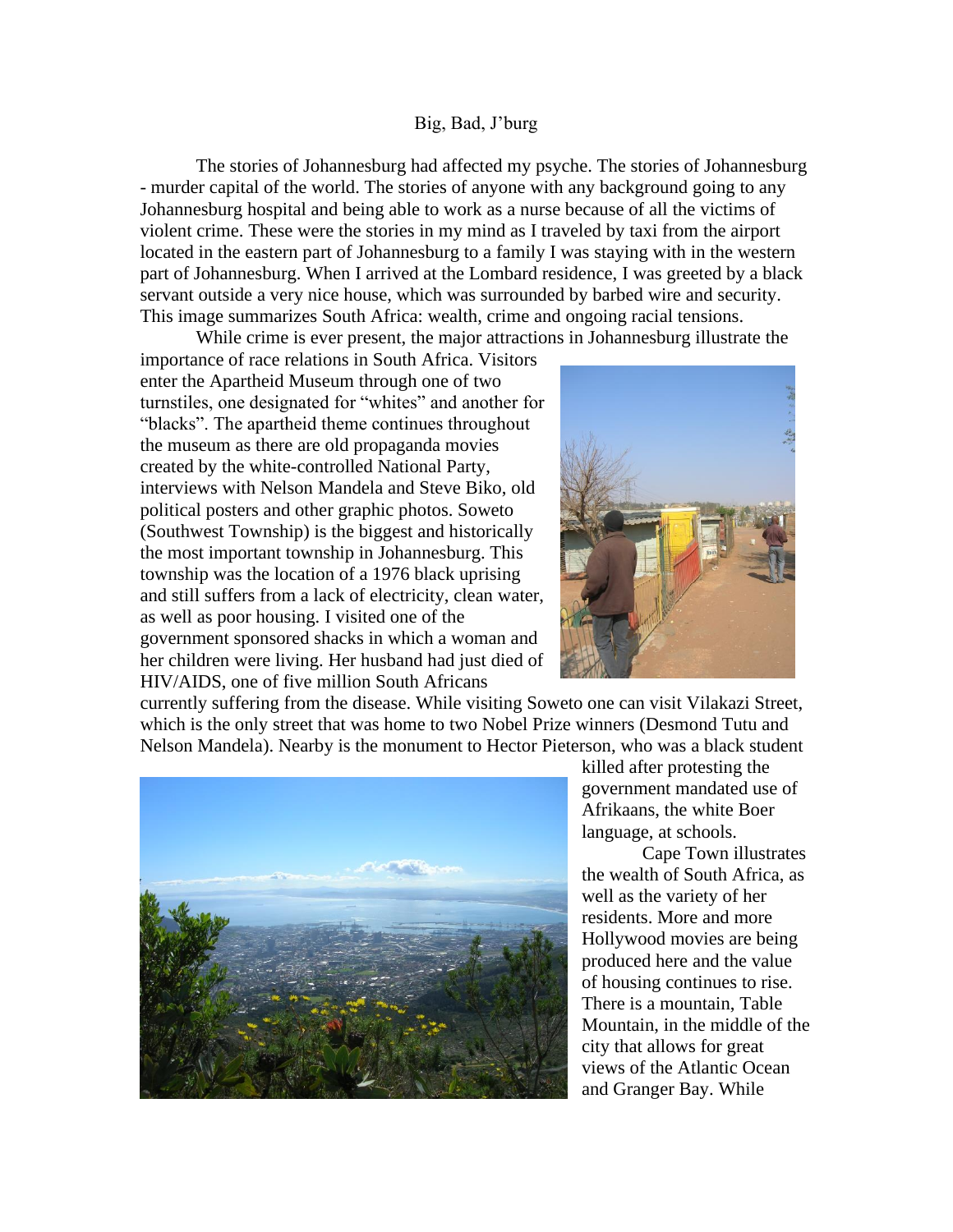walking to the mountain, one can see the expensive property that comes with wealth; one of the Bush twins apparently bought property in Cape Town. The city is less tense than Johannesburg and walking around at night is generally safe. The bars are fun and there is a variety of restaurants serving anything from Afghani to Mexican food. The Bo-Kaap Museum, located in the largely Muslim Bo-Kaap district, depicts the life of Muslims in that district.

However, the racial wounds of South Africa's near past are still evident in Cape Town, most notably at Robben Island. The island is a short boat ride from the city and it is where resistance leader and former president Nelson Mandela was held for 27 years. The island currently has some residents, but most visit the prisons in which political prisoners, along with violent criminals, were held under the apartheid regime. The tour guides are all ex-political prisoners; my guide was a student protestor who was arrested and imprisoned. The guides discussed the details of prison life: prisoners were further subdivided into coloreds (largely from the Indian subcontinent) and Bantu (the blacks), with the coloreds receiving more food and living in better conditions. The cells are nondescript, with Mandela's being just a typical cell like everyone else's.

As part of the Robben Island tour, visitors see the limestone quarries where the prisoners worked nearly every day. Mandela has requested no flash photographs be taken of him because his vision was impaired due to the sun bouncing off the limestone that he scraped for 27 years. Mandela and other resistance leaders met at a small cave at the quarry site to discuss resistance plans, and later some sympathetic white guards joined them. A small pile of rocks stands as a simple memorial, placed there by Mandela and other black leaders at a recent reunion.

Other museums in Cape Town illustrate race divisions either explicitly or more subtly. The District Six Museum details how the mixed-race suburb of District Six was destroyed by the apartheid government as part of their plan to keep the races separate. The National Gallery houses a recreation of Mandela's inauguration day as well as a sculpture of a black Moses. The Castle of Good Hope was built in the 1600's and is still a military base, but also includes a look at South Africa's colonial history and more recent apartheid system.

To the east of Cape Town is the Garden Route, a beautiful stretch of coastline along the Indian Ocean. Many places are more upscale, including the city of Knysna There are several activities here, including forest walks, canopy tours, quad biking and abseiling. I just rented a bike and rode out to The Heads, which is where Knysna meets



the ocean.

If one visits Africa, one has to visit the animals. One of the most frequently visited reserves is Kruger National Park near Nelspruit in the eastern part of South Africa. One can sleep in tents in the park just twenty meters away from grunting hippos as they call to each other. During the game drives, it is possible to see elephants, rhinos, lions, giraffes, jackals, warthogs, African buffaloes, gnus, zebras and